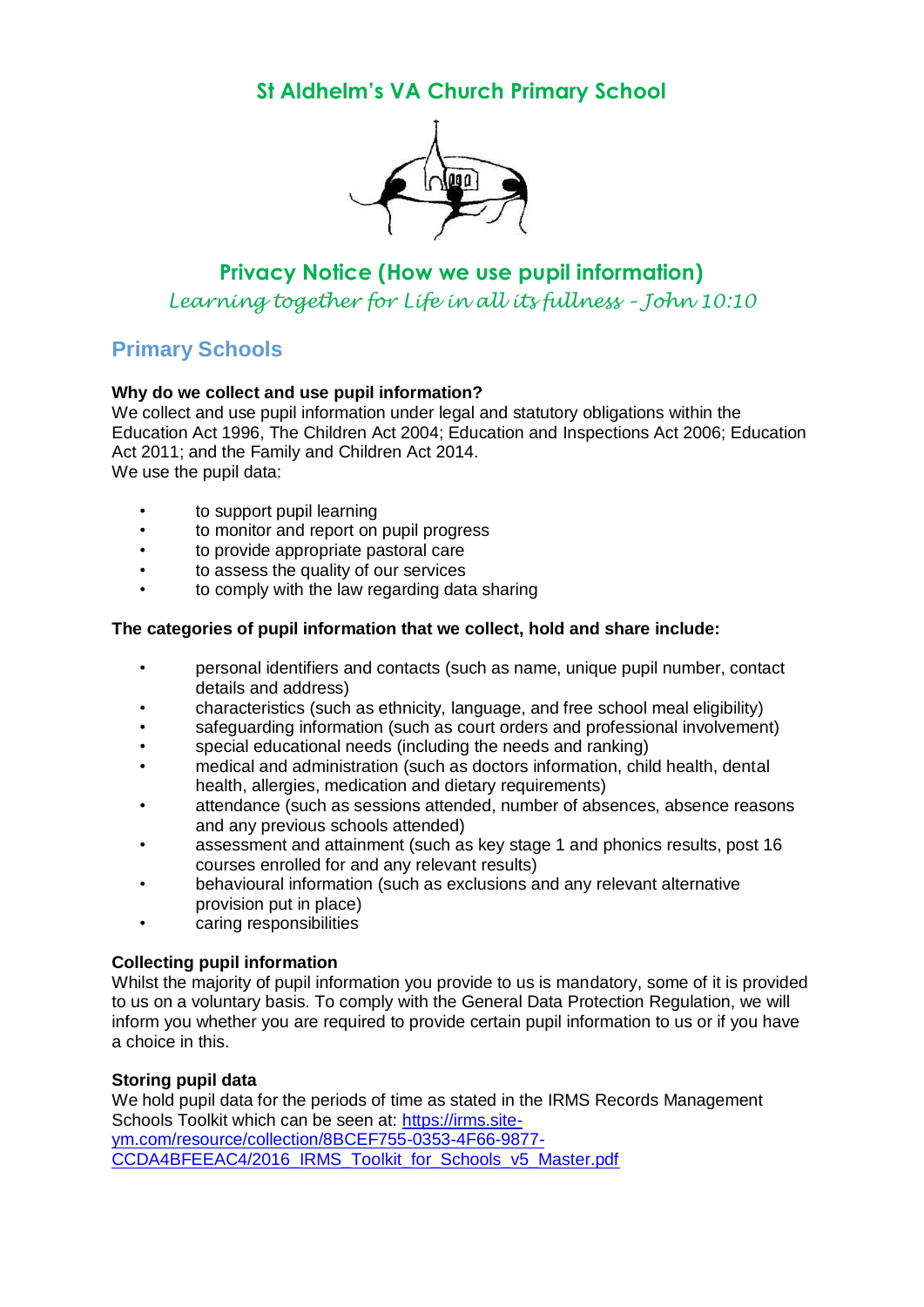### **Who do we share pupil information with?**

We routinely share pupil information with:

- schools that the pupil's attend after leaving us
- our local authority
- the Department for Education (DfE)

## **Why we share pupil information**

We do not share information about our pupils with anyone without consent unless the law and our policies allow us to do so.

We share pupils' data with the Department for Education (DfE) on a statutory basis. This data sharing underpins school funding and educational attainment policy and monitoring.

We are required to share information about our pupils with our local authority (LA) and the Department for Education (DfE) under section 3 of The Education (Information About Individual Pupils) (England) Regulations 2013.

### **Data collection requirements:**

To find out more about the data collection requirements placed on us by the Department for Education (for example; via the school census) go to [https://www.gov.uk/education/data](https://www.gov.uk/education/data-collection-and-censuses-for-schools)[collection-and-censuses-for-schools.](https://www.gov.uk/education/data-collection-and-censuses-for-schools)

### **The National Pupil Database (NPD)**

The NPD is owned and managed by the Department for Education and contains information about pupils in schools in England. It provides invaluable evidence on educational performance to inform independent research, as well as studies commissioned by the Department. It is held in electronic format for statistical purposes. This information is securely collected from a range of sources including schools, local authorities and awarding bodies.

We are required by law, to provide information about our pupils to the DfE as part of statutory data collections such as the school census and early years' census. Some of this information is then stored in the NPD. The law that allows this is the Education (Information About Individual Pupils) (England) Regulations 2013.

To find out more about the pupil information we share with the department, for the purpose of data collections, go to [https://www.gov.uk/education/data-collection-and-censuses-for](https://www.gov.uk/education/data-collection-and-censuses-for-schools)[schools.](https://www.gov.uk/education/data-collection-and-censuses-for-schools)

To find out more about the NPD, go to [https://www.gov.uk/government/publications/national](https://www.gov.uk/government/publications/national-pupil-database-user-guide-and-supporting-information)[pupil-database-user-guide-and-supporting-information.](https://www.gov.uk/government/publications/national-pupil-database-user-guide-and-supporting-information)

The department may share information about our pupils from the NPD with third parties who promote the education or well-being of children in England by:

- conducting research or analysis
- producing statistics
- providing information, advice or guidance

The Department has robust processes in place to ensure the confidentiality of our data is maintained and there are stringent controls in place regarding access and use of the data. Decisions on whether DfE releases data to third parties are subject to a strict approval process and based on a detailed assessment of:

- who is requesting the data
- the purpose for which it is required